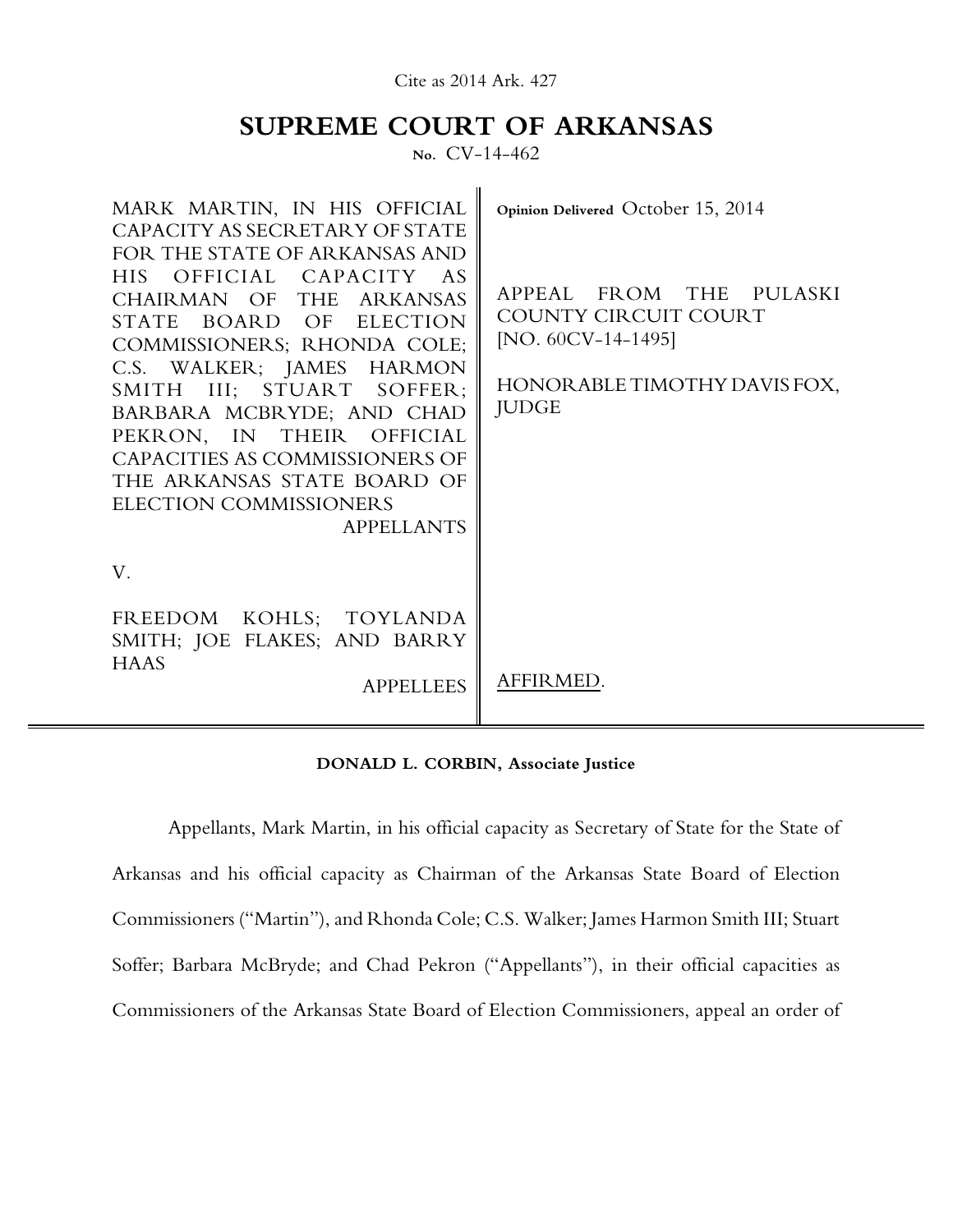the Pulaski County Circuit Court declaring Act 595 of 2013 ("Act 595") unconstitutional, enjoining and restraining from enforcing the proof-of-identity provisions of Act 595 and the rules promulgated as a result of Act 595, and granting a preliminary injunction against Appellants from enforcing Act 595's proof-of-identity requirements in favor of Appellees Freedom Kohls, Toylanda Smith, Joe Flakes, and Barry Haas, who are registered voters in Pulaski County. For reversal, Martin makes five allegations of error, including three arguments that the circuit court abused its discretion in granting the preliminary injunction. Appellants also assert that the circuit court's issuance of the preliminary injunction was an abuse of discretion. Pursuant to Arkansas Supreme Court Rule 1-2(a)(1) (2014), we have jurisdiction of this appeal, as it involves the interpretation and construction of the Arkansas Constitution. We affirm the circuit court's ruling that Act 595 is unconstitutional on its face.

## I. *Facts*

On March 19, 2013, both houses of the Arkansas General Assembly passed Act 595, which required Arkansas residents to provide "proof of identity" when voting at the polls. Act 595 is entitled, "AN ACT TO REQUIRE THAT A VOTER PROVIDE PROOF OF IDENTITY WHEN VOTING; TO PROVIDE FOR THE ISSUANCE OF A VOTER IDENTIFICATION CARD; AND FOR OTHER PURPOSES." Specifically, section 1 of Act 595 requires proof of identity in the form of a voter-identification card or a document or identification card showing the voter's name and photo issued by the United States, the State of Arkansas, or an accredited postsecondary educational institution in Arkansas with an expiration date. Section 1 of Act 595 provides a list of such acceptable documentation.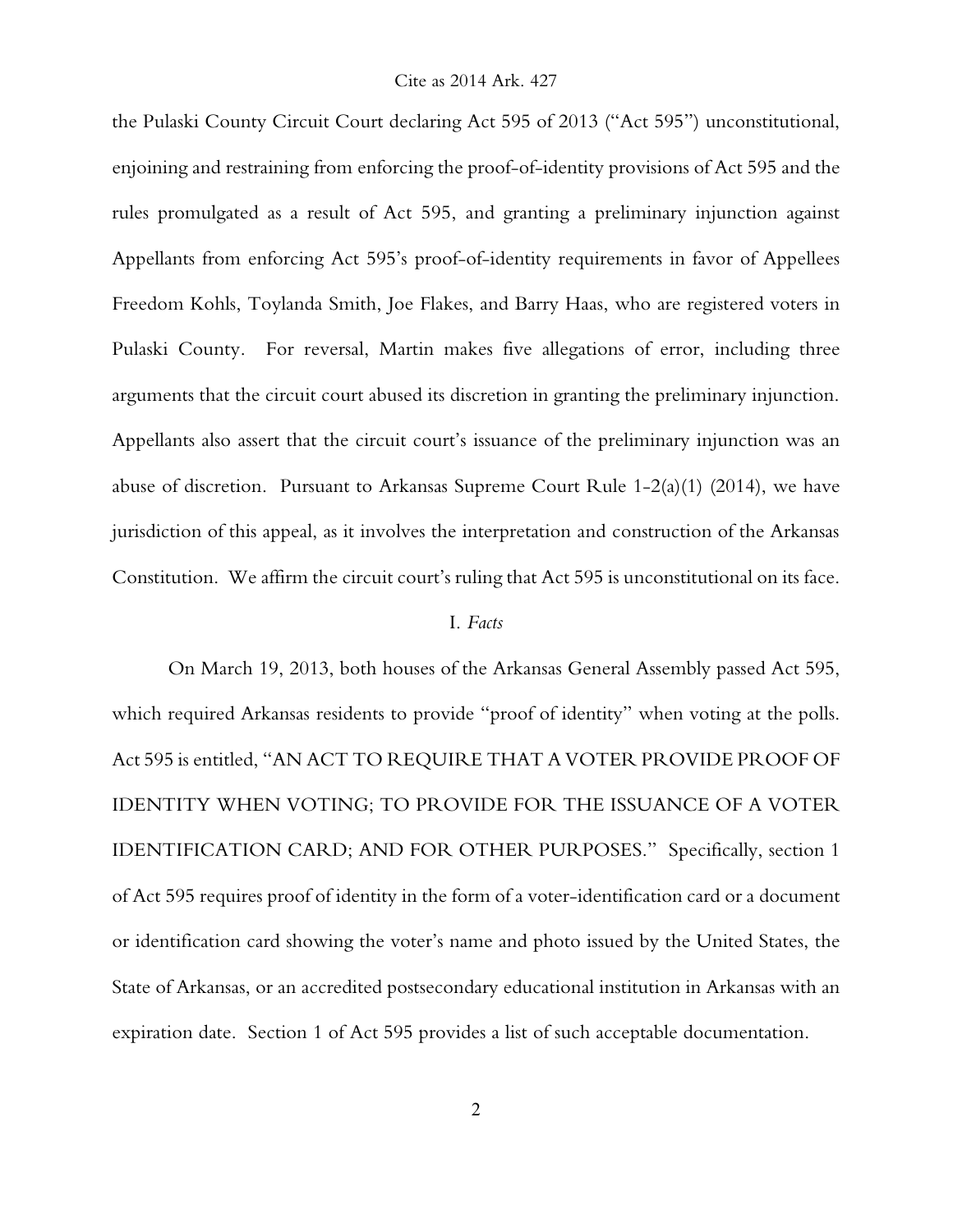Governor Beebe, in a letter dated March 25, 2013, questioned the constitutionality of the Act and informed the Arkansas Senate that he had vetoed Act 595 because it was "an expensive solution in search of a problem" and was "an unnecessary measure that would negatively impact one of our most precious rights as citizens." On March 27, 2013, the Arkansas Senate overrode the governor's veto. The Arkansas House of Representatives later overrode the veto on April 1, 2013.

On April 16, 2014, Appellees filed a complaint for injunctive and declaratory relief pursuant to the Arkansas Declaratory Judgment Act, specifically Arkansas Code Annotated sections 16-111-102 to -104 (Repl. 2006), challenging sections of Act 595 passed by the Arkansas General Assembly that allegedly placed an additional qualification and impairment on Arkansas residents before they could exercise their state constitutional right to vote. In the complaint, Appellees alleged that "unwarranted and unconstitutional provisions of Act 595 violate Article 3, Section 1, and Article 3, Section 2, of the Arkansas Constitution." Specifically, Appellees claimed that Act 595 (1) added a new and unconstitutional qualification to the right to vote in violation of article 3, section 1, of the Arkansas Constitution and (2) impaired the right to vote in violation of article 3, section 2, of the Arkansas Constitution. In their prayer for relief, Appellees sought a declaration that Act 595's proof-of-identity requirement was unconstitutional and invalid under the Arkansas Constitution; that the circuit court award Appellees all relief allowed by law and equity, including but not limited to declaratory, preliminary, and permanent injunctive relief; that the circuit court award attorneys' fees and costs; and any other relief.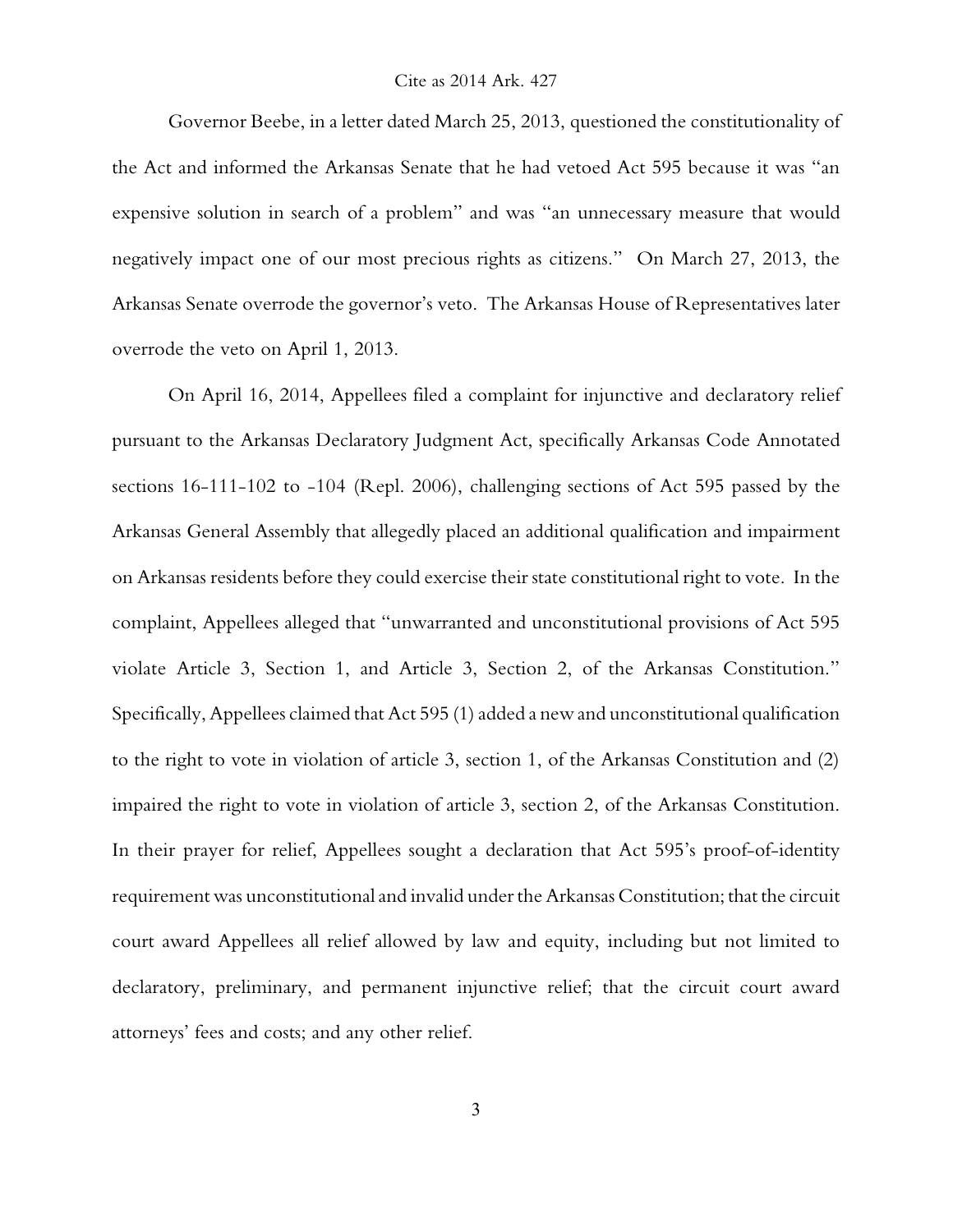On April 22, 2014, Appellees filed a motion for preliminary injunction requesting the court to enjoin Appellants from enforcing Act 595's proof-of-identity requirements in the May 2014 primary election. In response to Appellees' motion for preliminary injunction, Martin argued that Appellees had not demonstrated standing to bring a facial challenge to Act 595; that Appellees failed to cite a statutory basis for injunctive relief; that, to the extent that Appellees sought relief other than declaratory judgment, the suit was barred by sovereign immunity; that Appellees could not prove that failure to issue a preliminary injunction would result in irreparable harm; and that Appellees were unlikely to succeed on the merits of the complaint. Appellants responded, claiming that Appellees did not meet the requirements for a preliminary injunction and that they had sovereign immunity to Appellees' requests for any relief other than a declaratory judgment.

The circuit court held a hearing on Appellees' motion for preliminary injunction on May 2, 2014. There, the parties limited their presentation solely to a facial challenge of the proof-of-identity provisions of Act 595. On May 23, 2014, the circuit court entered its order finding that Appellees were registered voters in Pulaski County who had standing to make the facial challenge. The circuit court overruled and denied Martin's objections that sovereign immunity precluded entry of a preliminary injunction and that necessary parties were missing from the lawsuit on the pleadings. The circuit court specifically ruled on the constitutional arguments as follows:

The "proof of identity" documentation required to be provided by each voter under Act 595 constitutes an additional qualification necessary to vote, in violation of Article 3, Section 1 of the Arkansas Constitution, and [Appellants] are hereby enjoined and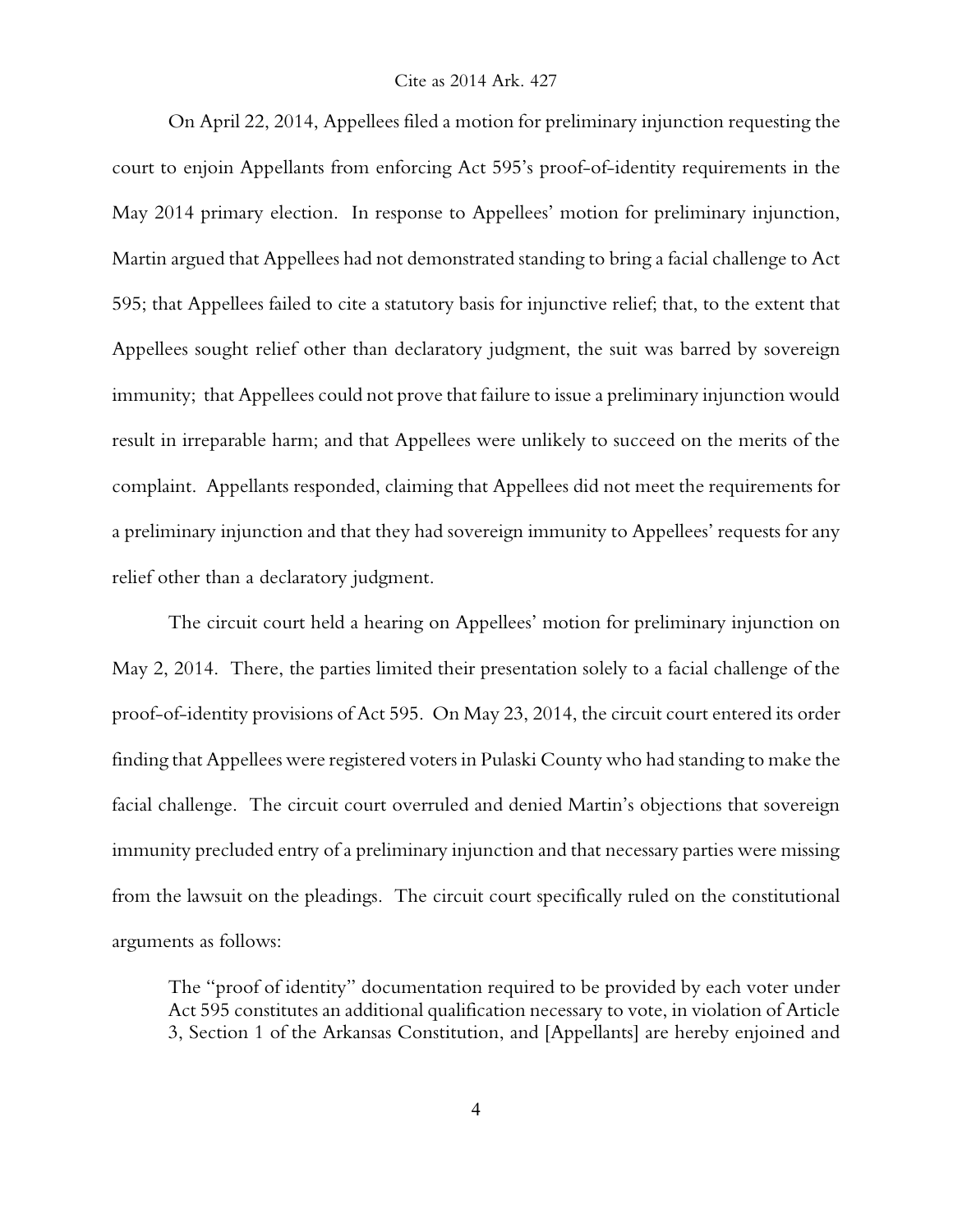restrained from enforcing the "proof of identity" provisions contained in Act 595 for its facial unconstitutionality on that basis. [Appellants] are enjoined from enforcing their rules promulgated as a result of Act 595 that specifically require election officials to require voters to produce "proof of identity" prior to casting a ballot either during early voting or on election day.

The circuit court concluded that Appellees had made a requisite showing of irreparable harm and a likelihood of success on the merits "given the facial unconstitutionality of the 'proof of identity' provisions contained in Act 595" and granted preliminary injunctive relief pursuant to Arkansas Rule of Civil Procedure 65. The circuit court temporarily enjoined and restrained Appellants from enforcing any proof-of-identity provisions of Act 595 and from enforcing their rules promulgated as a result of Act 595 either during early voting or on election day in May 2014. Further, the circuit court on its own motion stayed the preliminary injunction pending an action by this court in *Arkansas State Board of Election Commissioners v. Pulaski County Election Commission*, 2014 Ark. 236, 437 S.W.3d 80 (subsequently vacating the circuit court's grant of summary judgment because Act 595's constitutionality was neither raised nor developed by the parties at the circuit-court level and dissolving the temporary stay). Appellants timely filed a notice of appeal of the circuit court's order granting a preliminary injunction.

# II. *Points on Appeal*

On appeal, Martin argues that Appellees lacked standing to bring a facial challenge to the constitutionality of Act 595; that the circuit court lacked jurisdiction to enter a preliminary injunction, which was barred by sovereign immunity; that the circuit court abused its discretion in granting the preliminary injunction; that the circuit court's order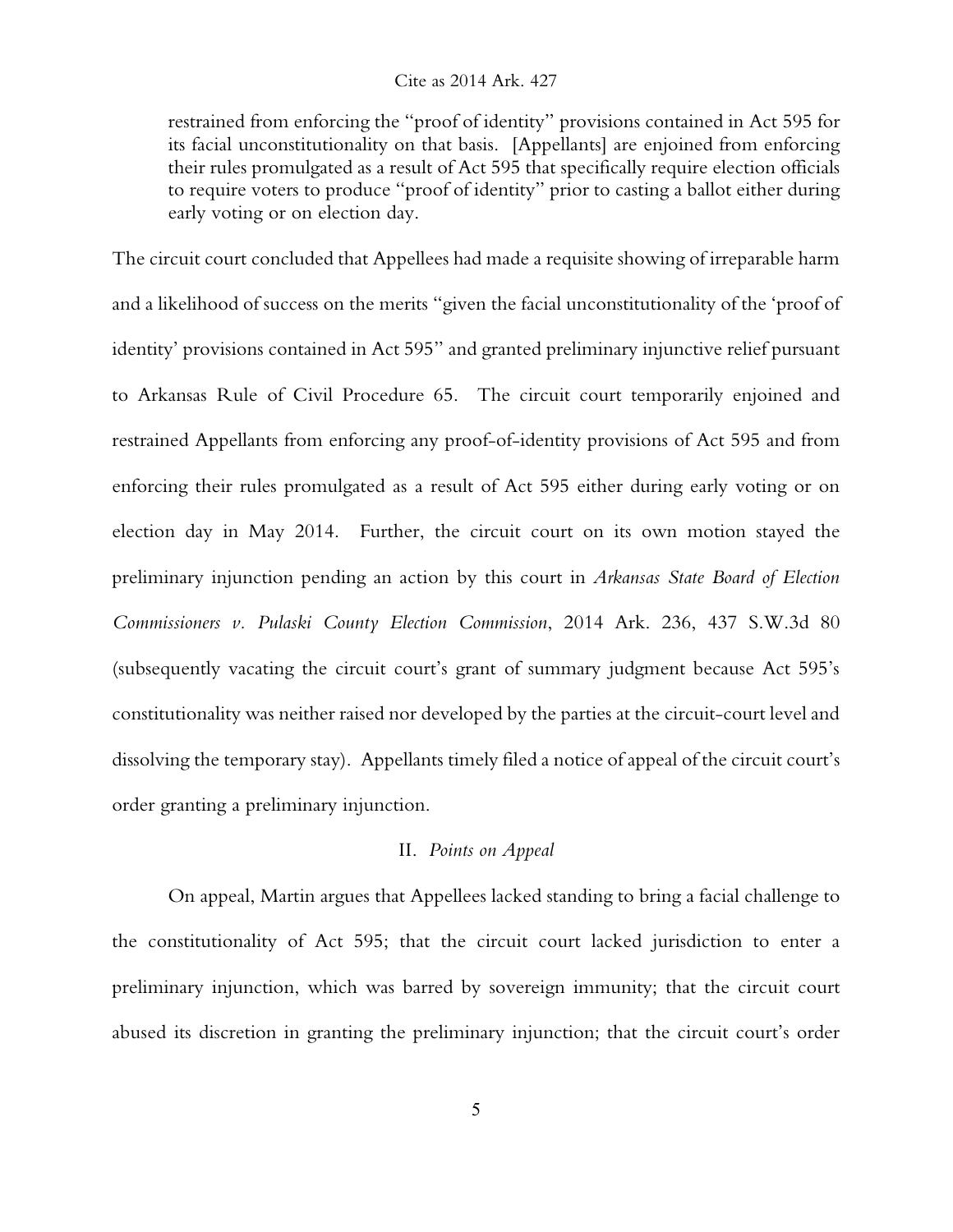violates Arkansas Rule of Civil Procedure 65 (2014); and that Appellees failed to join necessary parties. Appellants assert that the circuit court abused its discretion in issuing the preliminary injunction because Appellees did not demonstrate that they were likely to succeed on the merits.

At the outset, we emphasize a procedural anomaly in this case. From the bench and in its order, the circuit court granted Appellees' motion for preliminary injunction after analyzing the two factors of irreparable harm and a likelihood of success on the merits, but then proceeded to grant declaratory and injunctive relief based on the facial challenge to Act 595, which Appellees presented in count one of their complaint.<sup>1</sup> In doing so, the circuit

THE COURT: It's unconstitutional, but I'm staying it so that  $-$ 

[ATTORNEY GENERALl: Yeah. I understand –

THE COURT: Okay.

[ATTORNEY GENERAL]: I understand that. I just – I guess in my mind we're here for a preliminary injunction proceeding. But you've made, as a matter of law, that's the decision.

THE COURT: I'm granting the injunctive relief.

[ATTORNEY GENERAL]: Right.

 $1$  The circuit court's written order incorporates by reference its bench ruling that "the information required under Act 595 constitutes an additional qualification" and that "595 is unconstitutional in that it adds that qualification." Afterward, separate Appellants' counsel asked the circuit court for clarification as follows:

<sup>[</sup>ATTORNEY GENERAL]: I'm trying to figure out the Court's ruling within the procedural framework –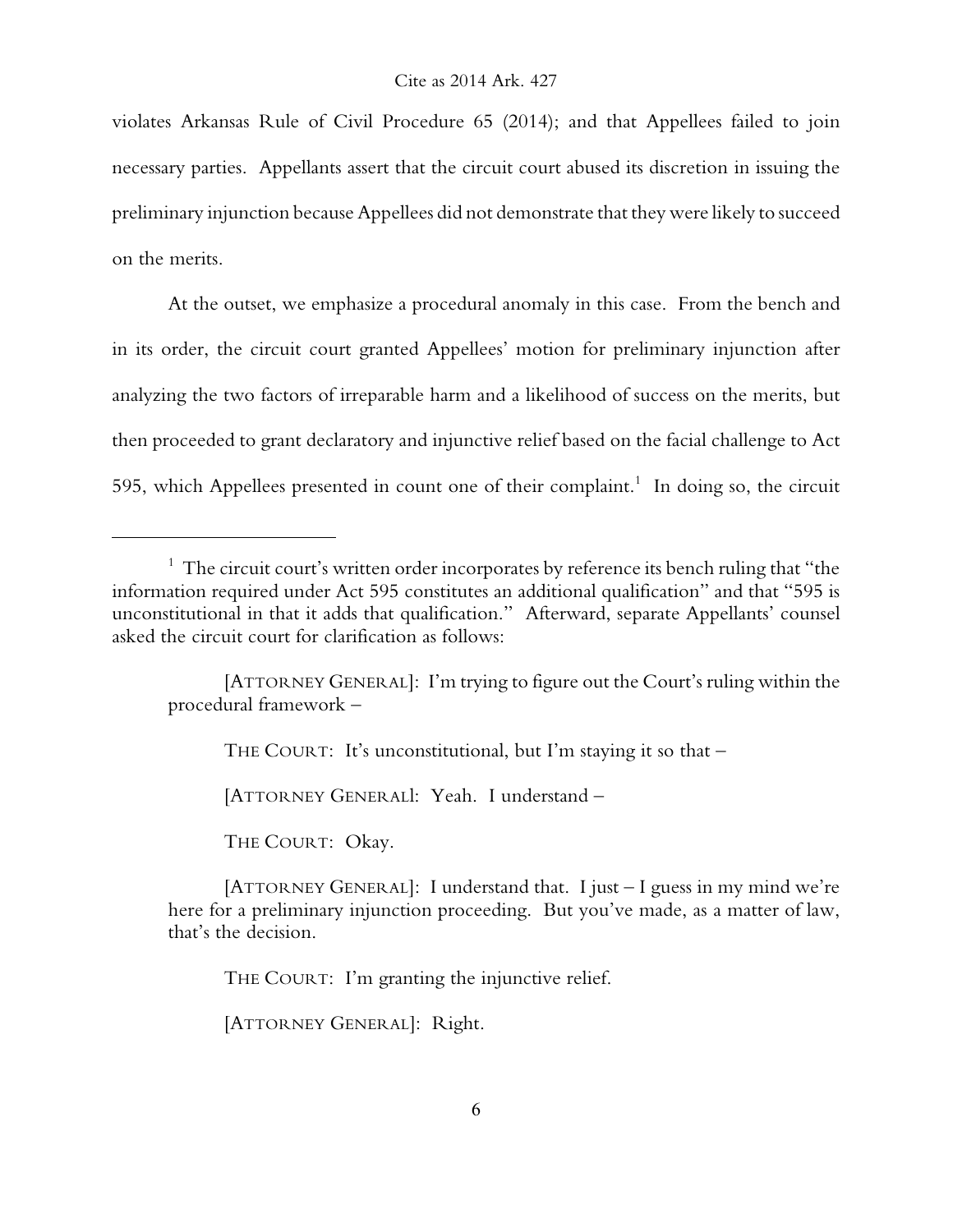court ruled that Act 595 was unconstitutional on its face because it placed additional qualifications on Arkansas voters by requiring that they provide a proof of identity before exercising their right to vote, in violation of article 3, section 1, of the Arkansas Constitution. On appeal, however, the parties' arguments focus entirely on the circuit court's granting the preliminary injunction and do not address the circuit court's ruling on the merits that Act 595 is facially invalid with its added proof-of-identity voting requirement. Thus, to the extent that the parties present their arguments in terms of the likelihood of success on the merits, we treat those arguments as addressing the merits of the facial challenge to Act 595.<sup>2</sup>

[ATTORNEY GENERAL]: But you have not – this was not a trial on the merits; this was only strictly a preliminary injunction hearing, correct?

THE COURT: It was a challenge to the  $-$  a facial challenge.

Following a conference off-record, Appellants' counsel did not make any objection to the circuit court's ruling that Act 595 was facially invalid.

<sup>2</sup> We conclude that any arguments concerning Appellees' motion for preliminary injunction are now moot for two distinct reasons. First, the preliminary injunction is rendered moot because of the circuit court's final resolution of the constitutional question. *See, e.g.*, *S. Coll. of Naturopathy v. State ex rel. Beebe*, 360 Ark. 543, 203 S.W.3d 111 (2005); *Galloway v. Ark. State Hwy. & Transp. Dep't*, 318 Ark. 303, 885 S.W.2d 17 (1994). Second, in their motion for preliminary injunction, Appellees stated as follows:

Pursuant to Rule 65 of the Arkansas Rules of Civil Procedure, [Appellees] seek a preliminary injunction against the [Appellants] from enforcing the new "proof of identity" requirements contained in Act 595 in order that the [Appellees], and all other similarly situated qualified Arkansas residents *may cast valid ballots at the upcoming May election*.

THE COURT: I'm declaring [Act 595] to be unconstitutional and granting the injunctive relief that it's not be enforced, but I'm staying my decision. Will that do it?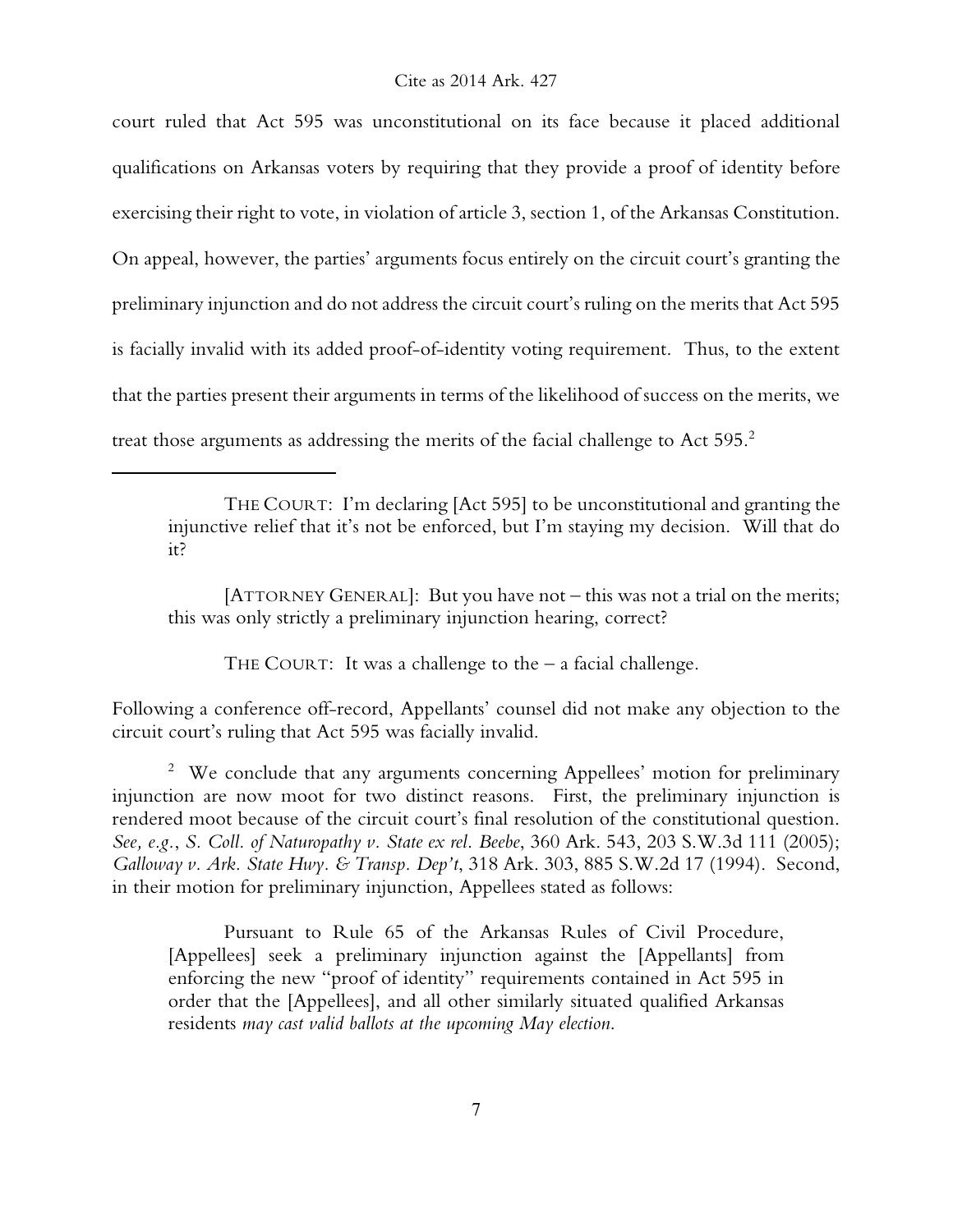#### A. Standing

First, we address Martin's argument that the circuit court did not have subject-matter jurisdiction because Appellees lacked standing to challenge the constitutionality of Act 595. Specifically, Martin asserts that Appellees have offered no proof that they suffered an injury or harm as a result of the proof-of-identity provisions of Act 595. In response, Appellees contend that they only had to prove that they were registered voters to which Appellants stipulated at the hearing and that the stipulation established standing.

The general rule is that one must have suffered injury or belong to that class that is prejudiced in order to have standing to challenge the constitutional validity of a law. *Stokes v. Stokes*, 271 Ark. 300, 613 S.W.2d 372 (1981). Stated differently, plaintiffs must show that the questioned act has a prejudicial impact on them. *Tauber v. State*, 324 Ark. 47, 919 S.W.2d 196 (1996); *Garrigus v. State*, 321 Ark. 222, 901 S.W.2d 12 (1995).

In the instant case, Appellees needed only to prove that their rights were affected by Act 595 in a declaratory-judgment action challenging the validity of Act 595. As registered voters, Appellees were only required to demonstrate that they were among the class of persons affected by the legislation. *See Jegley v. Picado*, 349 Ark. 600, 80 S.W.3d 332 (2002). Here, we agree with the circuit court's ruling that Appellees had standing, as the parties stipulated

<sup>(</sup>Emphasis added.) Here, Appellees' motion for preliminary injunction concerned only the May 2014 election and did not include the upcoming November 2014 election. Because Arkansas's 2014 May primary election is long past, we conclude that any preliminary injunctive relief is moot. *See, e.g.*, *Judd v. Martin*, 2013 Ark. 136. Further, we conclude that the mootness exceptions do not apply in this instance, as we now reach the merits of the parties' arguments regarding the constitutionality of Act 595.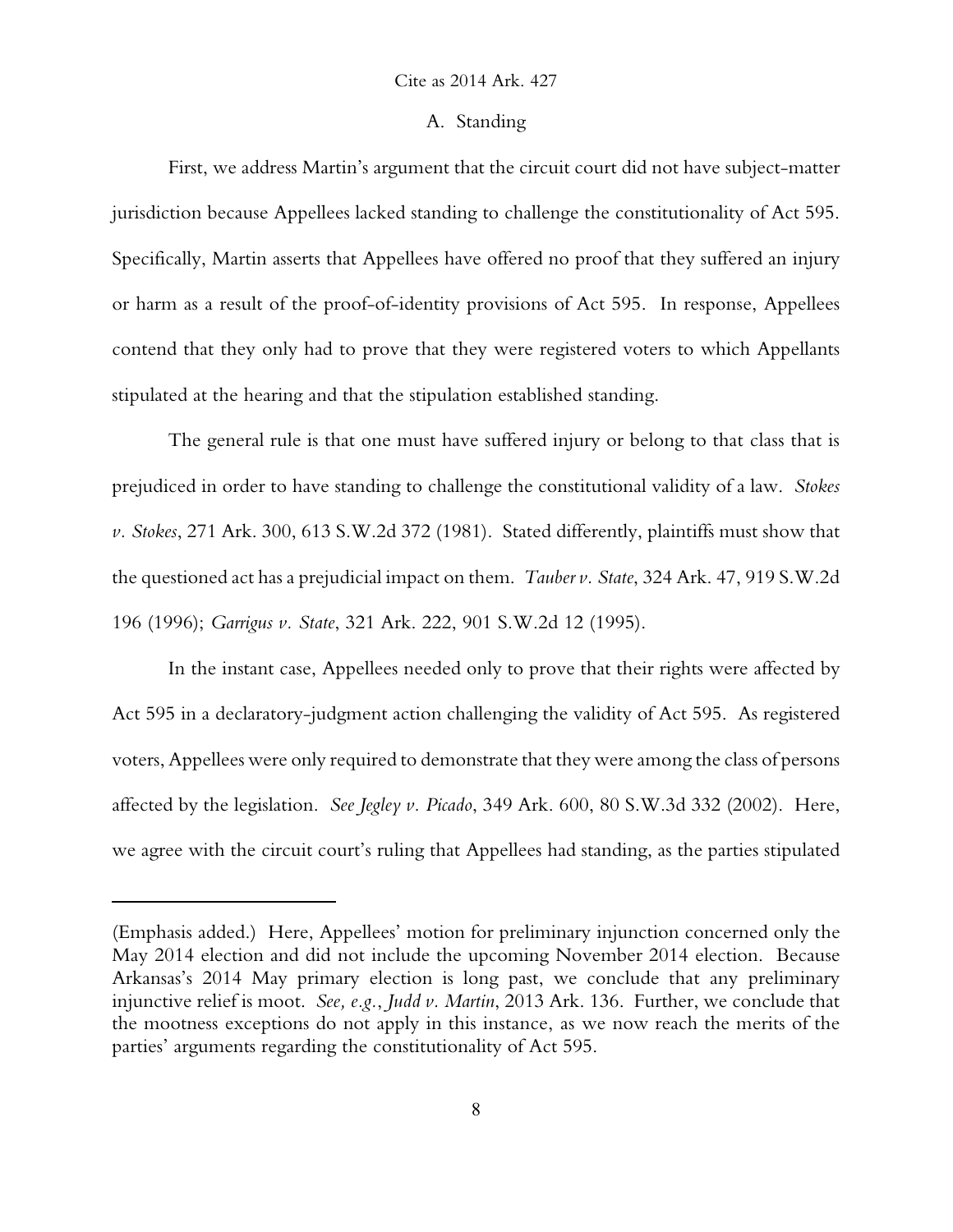to, and the circuit court found, that Appellees were registered voters in Pulaski County subject to the proof-of-identity requirement in Act 595. Thus, we hold that, because of their status as registered voters in Arkansas, Appellees have established standing in the instant case.

# B. Necessary Parties

Martin also argues that Appellees, by failing to name the county clerks and county election commissioners, failed to name all the necessary parties for the circuit court to grant declaratory relief. Martin contends that, pursuant to the declaratory-judgment statute found at Arkansas Code Annotated section 16-111-106 (Repl. 2006), all persons who have or claim an interest must be made parties, and that Appellees did not join the necessary parties. In response, Appellees assert that their complaint sufficiently identifies the State's chief election official, Secretary of State Mark Martin, and the Arkansas State Board of Election Commissioners.

Pursuant to Arkansas Code Annotated section 7-4-101(f)(2) (Supp. 2013), the State Board of Election Commissioners has the authority to "[c]onduct statewide training for election officers and county election commissioners." In this instance, Appellees properly named the necessary parties, Secretary of State Mark Martin and the individual Arkansas State Board of Election Commissioners, who, in their positions of authority, train and direct the county clerks and the county election commissioners across this state. Accordingly, we hold that the circuit court properly denied Martin's objections that necessary parties are missing from the lawsuit on the pleadings.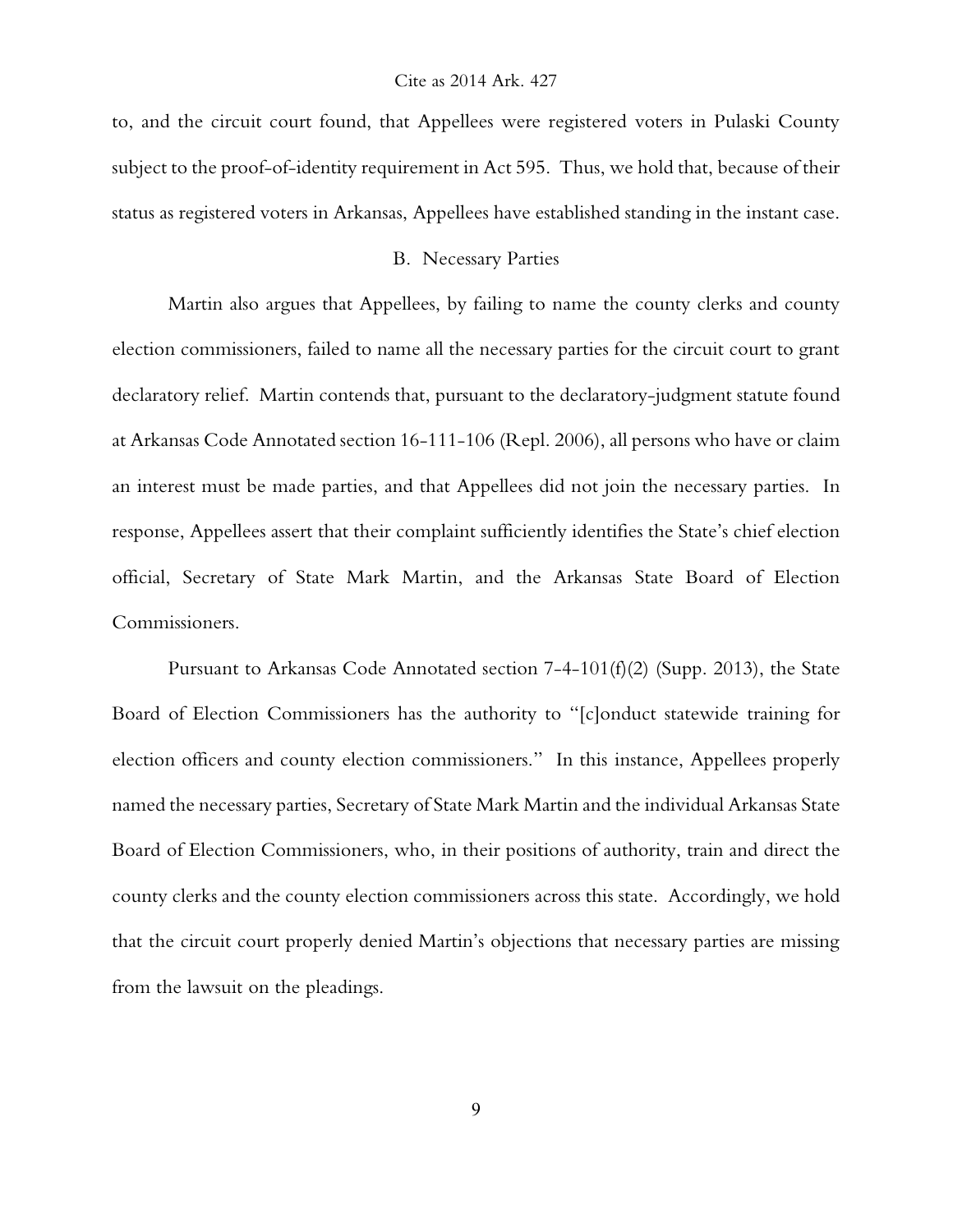## C. Facial Challenge to Act 595

We now consider the parties' facial-challenge arguments presented to this court. On appeal, Martin argues that Act 595 is presumed to be constitutional. Relying on *Crawford v. Marion County Election Board*, 553 U.S. 181 (2008), Martin asserts that checking a photoidentification card is not a new qualification to vote, but a method of "identifying eligible voters at the polls." *Crawford*, 553 U.S. at 197. Appellants assert that the circuit court erred because Appellees did not demonstrate that the proof-of-identity requirements add an additional qualification for becoming a registered voter. Appellants maintain that the proofof-identity requirement is not a qualification but rather a procedural requirement that ensures that people who cast their votes are qualified to do so. Appellants claim that this requirement assures the public that the person is "[l]awfully registered to vote in the election." Ark. Const. art. 3, § 1(4) (Supp. 2013).

Appellees respond that the circuit court properly determined that Act 595 was unconstitutional, as this court's case law is clear that the Arkansas Constitution "fiercely protects against the [Arkansas] General Assembly's interference with Article 3 of the Arkansas Constitution." Appellees further emphasize that a proof of identity is required in an Arkansas resident's voter-registration process, which is governed by Amendment 51 of the Arkansas Constitution, and is not required for an individual's vote in an Arkansas election. Four amicus briefs support Appellees' argument.

Our standard of review of a circuit court's ruling on the constitutionality of an act is clear. This court reviews a circuit court's interpretation of the constitution de novo because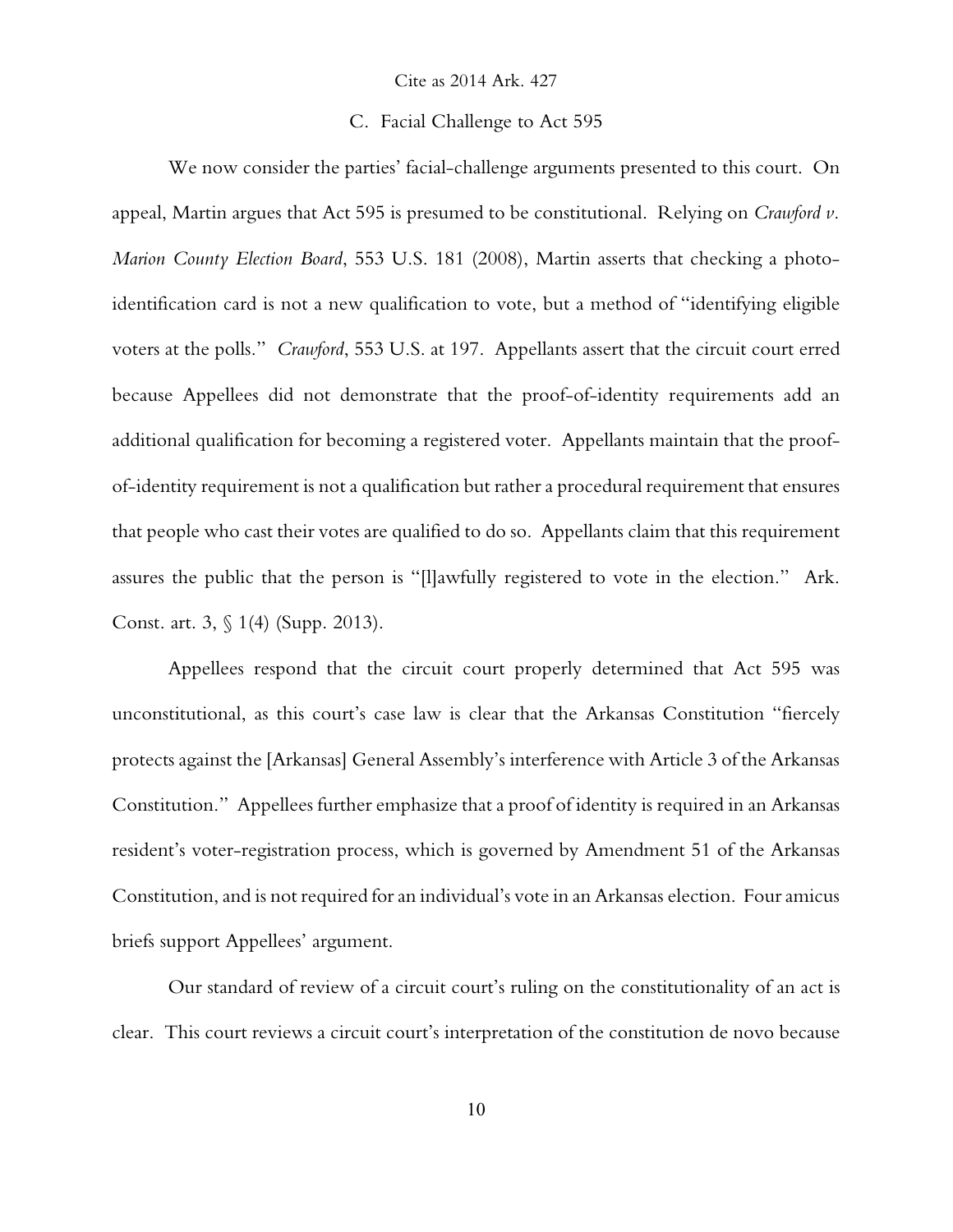it is for this court to determine what a constitutional provision means. *Chandler v. Martin ex rel. State*, 2014 Ark. 219, 433 S.W.3d 884. Although this court is not bound by the circuit court's decision, its interpretation will be accepted as correct on appeal in the absence of a showing that the circuit court erred. *Miller v. Ark. Dep't of Finance & Admin.*, 2012 Ark. 165, 401 S.W.3d 466.

Appellees challenged Act 595 as unconstitutional on its face, not as-applied to a specific party or circumstance. Acts of the legislature are presumed constitutional and the party challenging the statute has the burden to prove otherwise. *Archer v. Sigma Tau Gamma Alpha Epsilon, Inc.*, 2010 Ark. 8, 362 S.W.3d 303. An act will be struck down only when there is a clear incompatibility between the act and the constitution. *Tsann Kuen Enters. Co. v. Campbell*, 355 Ark. 110, 129 S.W.3d 822 (2003). A facial invalidation of a statute is appropriate if it can be shown that "under *no* circumstances can the [Act] be constitutionally applied." *Linder v. Linder*, 348 Ark. 322, 349, 72 S.W.3d 841, 856 (2002) (emphasis in original). Under this constitutional standard applicable to facial challenges, the proponent must establish that "no set of circumstances exists under which the Act would be valid." *United States v. Salerno*, 481 U.S. 739, 745 (1987)). Nevertheless, despite this heavy burden, the United States Supreme Court continues to recognize the validity of facial challenges under the appropriate circumstances. *See Davis v. Fed. Election Comm'n*, 554 U.S. 724 (2008).

The key issue is whether Act 595 imposes upon an Arkansas voter an additional qualification beyond those voter qualifications set forth in the Arkansas Constitution. Section 1 of article 3 of the Arkansas Constitution provides as follows: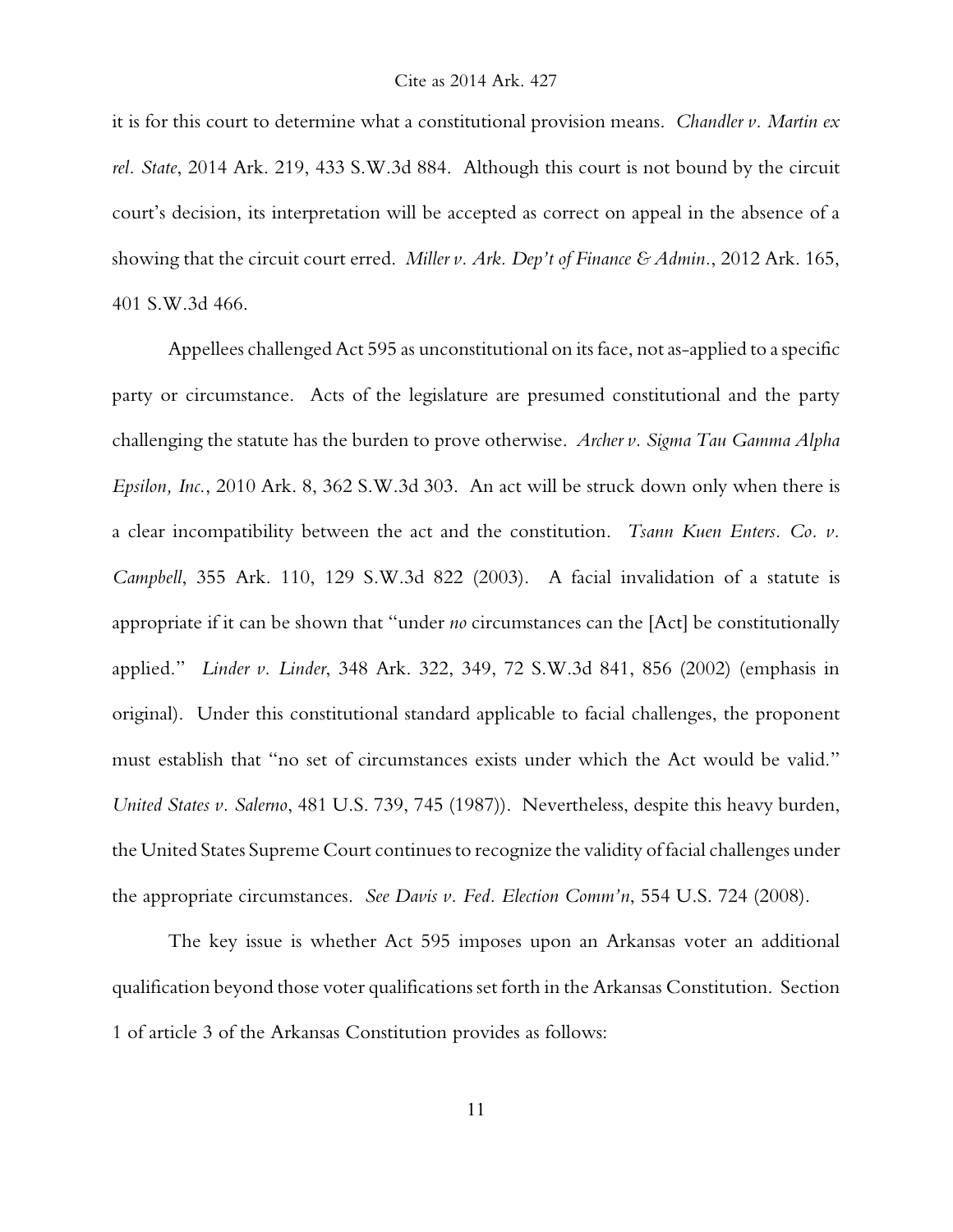Except as otherwise provided by this Constitution, any person may vote in an election in this state who is:

(1) A citizen of the United States;

(2) A resident of the State of Arkansas;

(3) At least eighteen (18) years of age; and

(4) Lawfully registered to vote in the election. [As amended by Const. Amend. 85.]

Ark. Const. art. 3, § 1 (Supp. 2013).

Act 595, as enacted, states that "any person desiring to vote in this state shall . . .

[p]resent proof of identity to the election official when appearing to vote in person either early

or at the polls on election day." Ark. Code Ann. § 7-5-201(d)(1)(A) (Supp. 2013).

Specifically, section 1 of Act 595 provides the definition of "proof of identity" as follows:

(i) A voter identification card under  $\sqrt{7-5-322}$ ; or

(ii) A document or identification card that:

(a) Shows the name of the person to whom the document was issued;

(b) Shows a photograph of the person to whom the document was issued;

(c) Is issued by the United States, the State of Arkansas, or an accredited postsecondary educational institution in the State of Arkansas; and

(d) If displaying an expiration date:

(1) Is not expired; or

(2) Expired no more than four (4) years before the date of the election in which the person seeks to vote.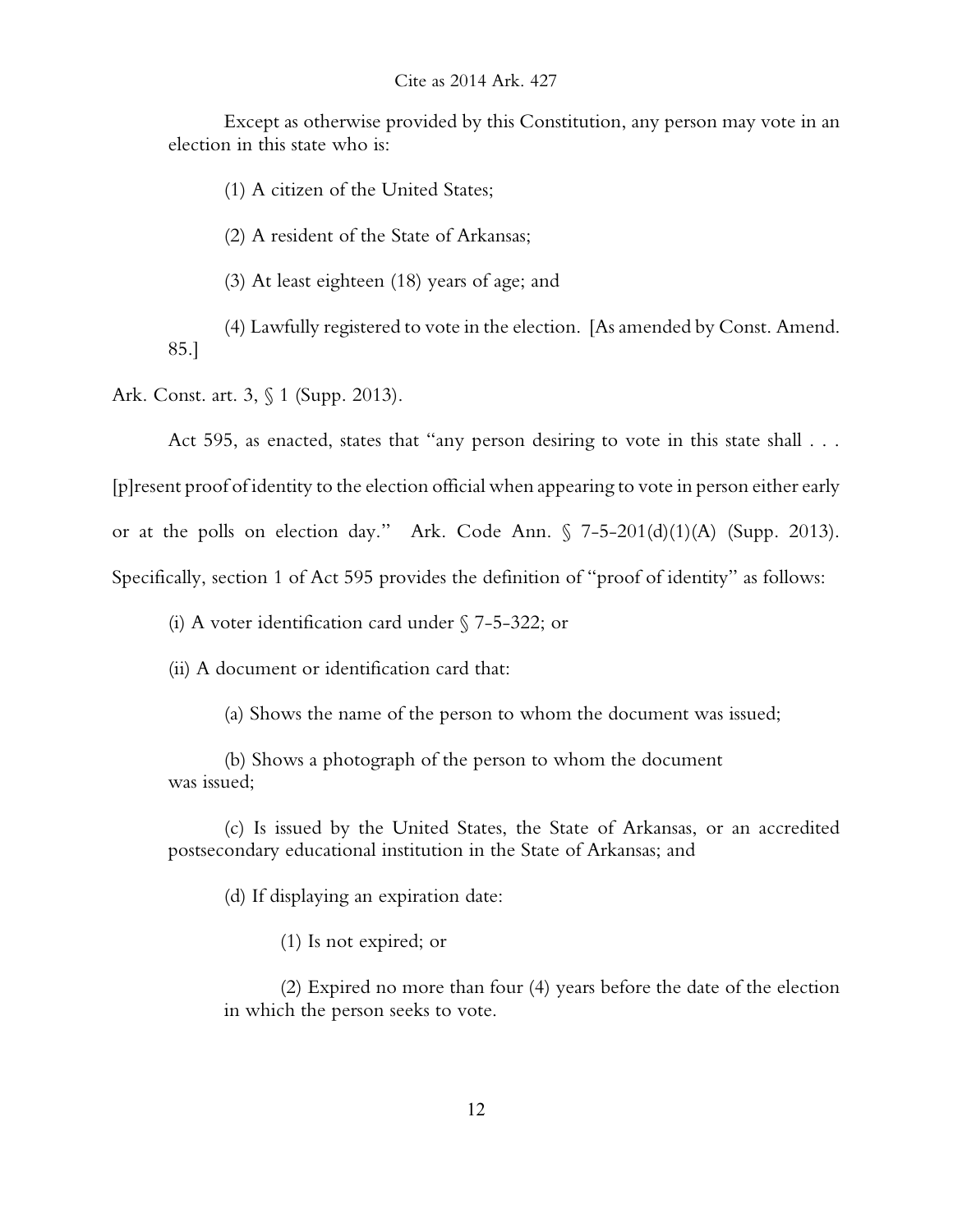Further, section 1 lists acceptable documentation, which includes, inter alia, such items as a driver's license, photo-identification card, and a United States passport, that satisfy the proofof-identity requirement.

For approximately 150 years, this court has remained steadfast in its adherence to the strict interpretation of the requisite voter qualifications articulated in the Arkansas Constitution. In *Rison v. Farr*, 24 Ark. 161 (1865), Farr's ballot was refused when he declined to subscribe to a statutory oath that he would support the Constitution of the United States and the Constitution of Arkansas; that he had not voluntarily borne arms against the United States or Arkansas; and that he had not aided, directly or indirectly, the Confederate authorities since April 18, 1864. We rejected this requirement, holding that, as a prerequisite to voting, the statutory oath prescribed by the Arkansas General Assembly was in direct conflict with the Arkansas Constitution. We stated as follows:

[A]lthough this part of the law is professedly enacted, "TO PROVIDE THE MANNER OF HOLDING ELECTIONS," it is, in effect, nothing but a prohibition upon the right to vote as secured by the constitution; and is of the same import as an affirmative provision that no person who has voluntarily borne arms against the United States, or this state, or aided the so-called confederate authorities, since the 18th day of April, 1864, shall be allowed to vote at any election in the state of Arkansas. And to admit that the legislature may do this, would be to declare that part of the constitution which defines the qualifications of a voter, absolutely nugatory, and would turn section 2 of article IV [a precursor to voter qualifications], of our constitution into the merest nonsense. And clearly, if the legislature cannot, by direct legislation, prohibit those who possess the constitutional qualification to vote, from exercising the elective franchise, that end cannot be accomplished by indirect legislation. The legislature cannot, under color of regulating the manner of holding elections, which to some extent that body has a right to do, impose such restrictions as will have the effect to take away the right to vote as secured by the constitution.

*Rison*, 24 Ark. at 172.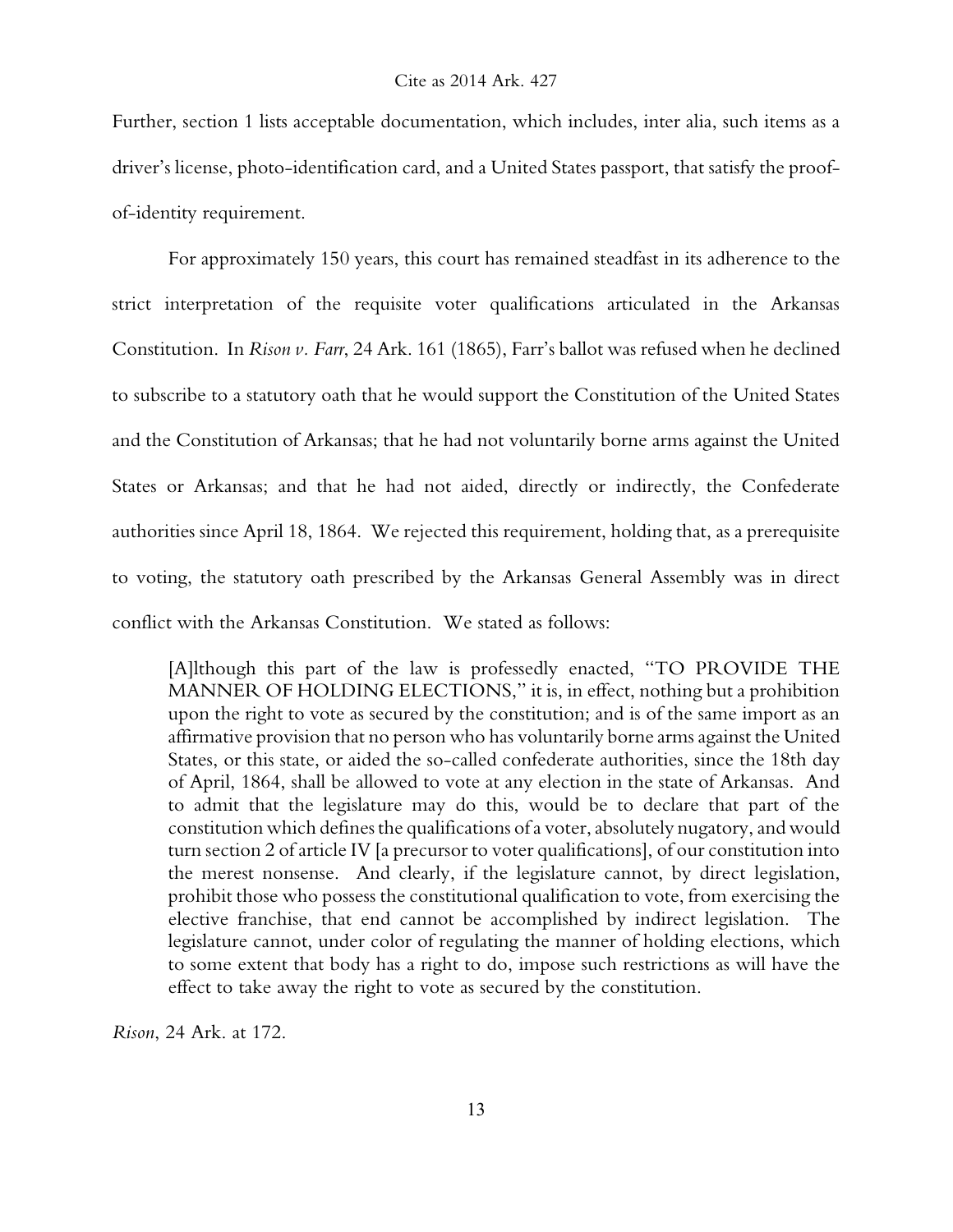This proposition was reaffirmed years later in *Faubus v. Miles*, 237 Ark. 957, 377 S.W.2d 601 (1964). In *Faubus*, the Arkansas General Assembly passed legislation to establish a system of voter registration "purport[ing] to substitute a 'free' poll tax (for registration purposes) in lieu of a poll tax for which the voter has paid \$1.00." *Id.* at 963, 377 S.W.2d at 604. A citizen and taxpayer filed suit challenging the constitutionality of the act, and the chancellor declared the act unconstitutional. On appeal, this court held as follows:

It is our conclusion that the legislature has no power, in state elections . . . to substitute said "free" poll tax for the poll tax required by Amendment 8 which provides that the voters "shall exhibit a poll tax receipt or other evidence that they have *paid* their poll tax. . . ." (Emphasis added.) To hold otherwise would be to approve a subterfuge for evading the letter and the spirit of a plain constitutional provision.

*Id.* at 963, 377 S.W.2d at 604.

Applying our well-established precedent to the present case, Act 595 cannot survive a constitutional facial challenge. Here, the Arkansas General Assembly's passage of Act 595 requires an Arkansas voter to provide a "voter identification card," pursuant to Arkansas Code Annotated section 7-5-322, or "[a] document or identification card." However, Act 595's added requirement of providing a proof of identity as a prerequisite to voting runs afoul of article 3, section 1, of the Arkansas Constitution. Section 1 of article 3 plainly states that any person may vote in an election who is (1) a U.S. citizen, (2) an Arkansas resident, (3) eighteen years of age, and (4) lawfully registered to vote in the election before voting in an Arkansas election. Ark. Const. art.  $3, \S 1$ . These four qualifications set forth in our state's constitution simply do not include any proof-of-identity requirement. Further, with the legislature's passage of Act 595 requiring this additional qualification, we cannot determine any "set of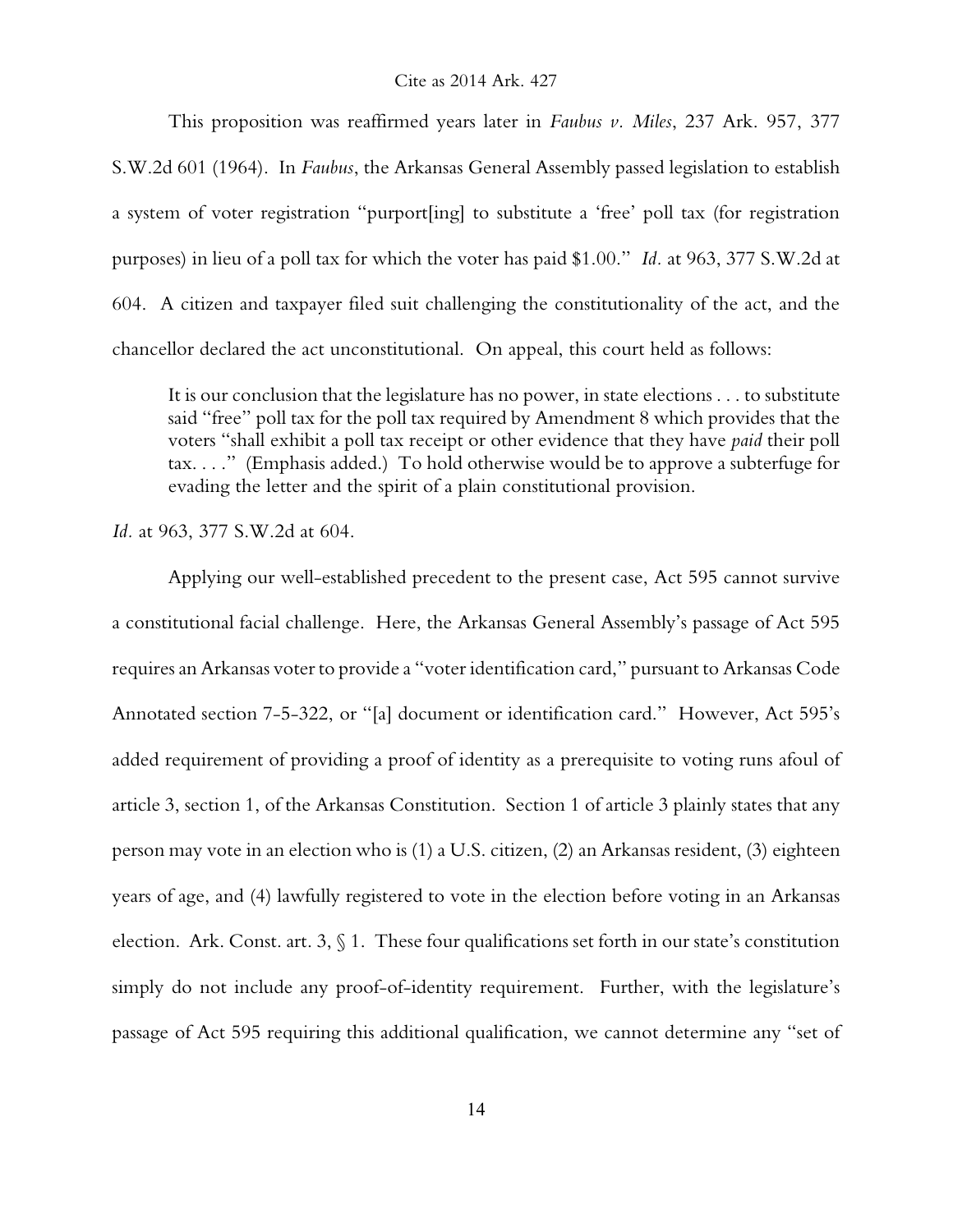circumstances exists under which [Act 595] would be valid." *Edwards*, 946 F. Supp. 2d at 848. In *Bailey, Lieutenant-Governor v. Abington*, 201 Ark. 1072, 148 S.W.2d 176 (1941), we declared that

[t]he fundamental purpose in construing a constitutional provision is to ascertain and give effect to the intent of the framers and of the people who adopted it. The court, therefore, should constantly keep in mind the object sought to be accomplished by its adoption.

*Id.* at 1078, 148 S.W.2d at 180. Given this "fundamental purpose," *id.*, we adhere to the framers' intent conferred in article 3, section 1, of the Arkansas Constitution to require the foregoing four qualifications of voters in an Arkansas election and nothing more. To hold otherwise would disenfranchise Arkansas voters and would negate "the object sought to be accomplished" by the framers of the Arkansas Constitution. *Id.* Therefore, we hold that Act 595 requiring proof of identity is unconstitutional on its face and imposes a requirement that falls outside the ambit of article 3, section 1, of the Arkansas Constitution.

We do not interpret Act 595's proof-of-identity requirement as a procedural means of determining whether an Arkansas voter can "lawfully register[ ] to vote in the election." Ark. Const. art. 3, § 1(4). Under those circumstances, Act 595 would erroneously necessitate every lawfully registered voter in Arkansas to requalify themselves in each election. *See generally* Ark. Const. amend. 51 (proposed by initiative petition, approved at the general election in 1964, and providing for an extensive voter-registration process whereby proof of identity is required). On this issue, Appellants cite numerous cases from other jurisdictions declaring a voter's proof of identity simply as much-needed regulations to verify voter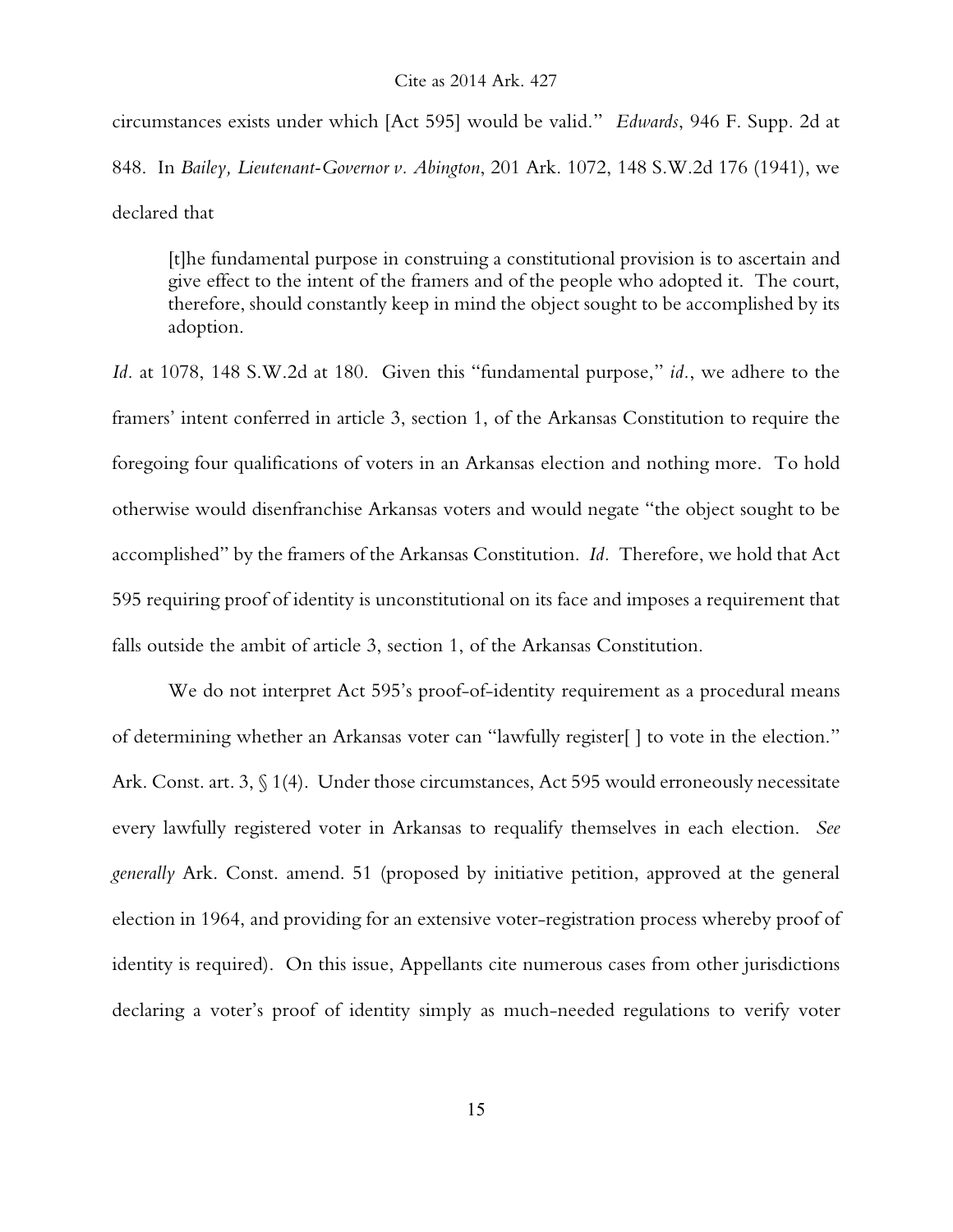registration. *See Crawford v. Marion Cnty. Election Bd.*, 553 U.S. 181 (2008) (plurality opinion); *League of Women Voters of Indiana, Inc. v. Rokita*, 929 N.E.2d 758 (Ind. 2010); *Democratic Party of Ga., Inc. v. Perdue*, 707 S.E.2d 67 (Ga. 2011); and *City of Memphis v. Hargett*, 414 S.W.3d 88 (Tenn. 2013). However, these cases are inapposite to the present case because those courts interpreted the United States Constitution or their respective states' constitutions, and here, we address the present issue solely under the Arkansas Constitution.

Because we affirm the circuit court's ruling on Appellees' facial challenge, we decline to address Appellants' remaining arguments on the circuit court's grant of Appellees' motion for preliminary injunction, pursuant to Arkansas Rule of Civil Procedure 65 (2014), and the circuit court's denial of Martin's objections that sovereign immunity precludes an entry of a preliminary injunction. Further, the circuit court did not rule on the impairment allegation in Appellees' complaint, and as a result, we do not reach any as-applied constitutional arguments raised by the parties.

Mandate to issue immediately.

Affirmed.

BAKER, GOODSON, and HART, J., concur.

**COURTNEY HUDSON GOODSON, Justice, concurring.** In the case at bar, the majority strikes down Act 595 of 2013 by holding that voter identification constitutes a "qualification" for voting in violation of article 3, section 1 of the Arkansas Constitution. 1

<sup>&</sup>lt;sup>1</sup>In so holding, this court subjugates Arkansas to a minority of one: the only state in the union to hold that voter-identification laws constitute a voting qualification. *See e.g.*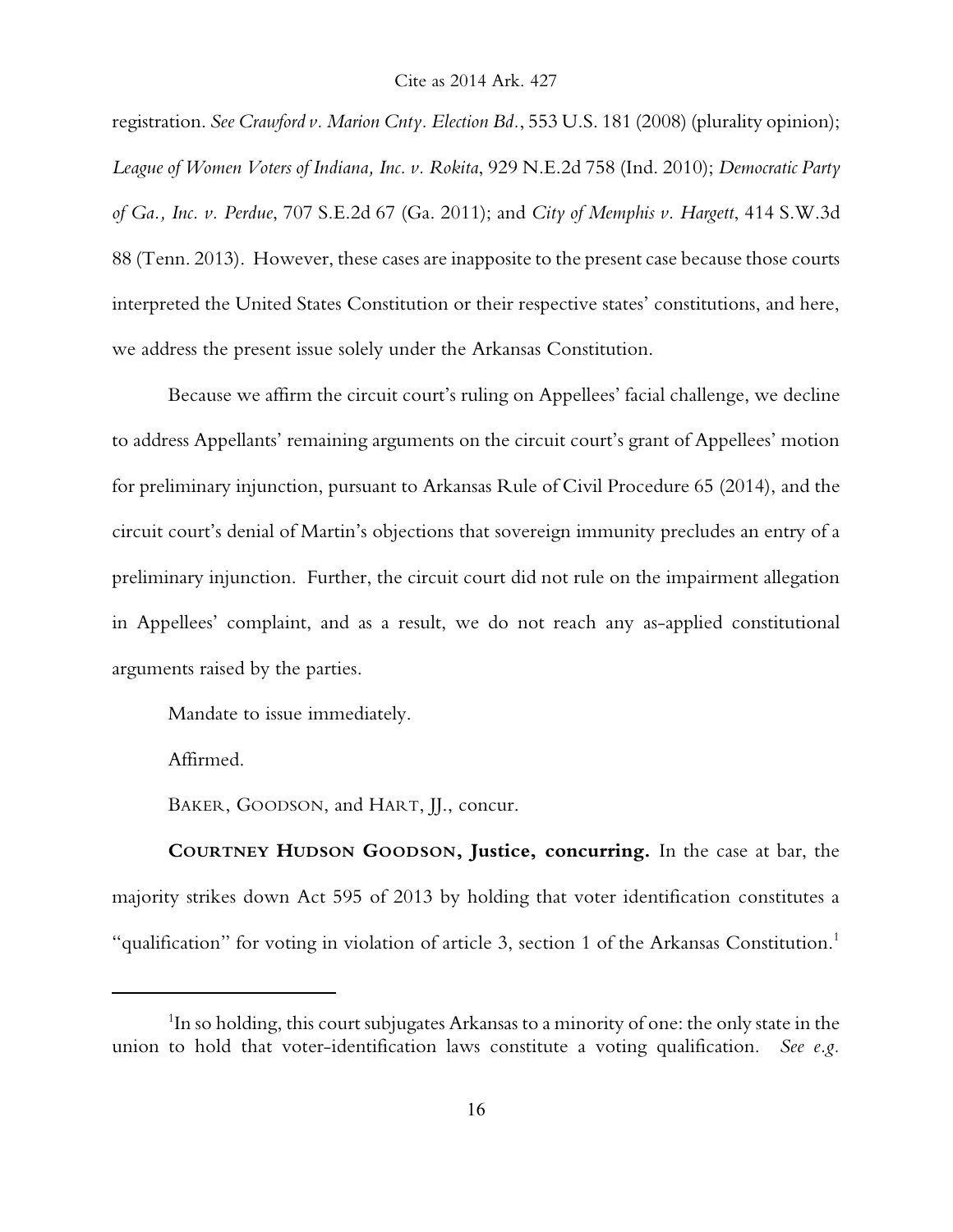I would affirm, but rather because the Act failed to obtain a two-thirds majority vote in both houses of the General Assembly as required by amendment 51, section 19. As a consequence, I do not believe that it is necessary to decide whether the Act can withstand constitutional scrutiny under article 3. Accordingly, I concur in the decision to affirm.

With the adoption of the Arkansas Constitution in 1874, the people of Arkansas reserved all powers relating to voting and elections to themselves, by stating,

Elections shall be free and equal. No power, civil or military, shall ever interfere to prevent the free exercise of the right of suffrage; nor shall any law be enacted, whereby the right to vote at any election shall be made to depend upon any registration of the elector's name; or whereby such right shall be impaired or forfeited, except for the commission of a felony at common law, or upon lawful conviction.

Ark. Const. art. 3, § 2 (1874), *superseded by* Ark. Const. amend. 39. Through this provision, it is clear that the people of Arkansas jealously guarded the right of suffrage and restricted the General Assembly from enacting any law impairing such right. In 1948, the people elected to grant the General Assembly the authority to register voters through the adoption of amendment 39, and in 1964, the people passed amendment 51, which is a comprehensive regulatory scheme governing the registration of voters. Amendment 51 codifies the power of the General Assembly to "establish a system of permanent personal registration as a means

*Democratic Party of Georgia, Inc. v. Perdue*, 707 S.E.2d 67 (Ga. 2011); *League of Women Voters of Indiana, Inc. v. Rokita*, 929 N.E.2d 758 (Ind. 2010); *City of Memphis v. Hargett,* 414 S.W.3d 88 (Tenn. 2013); *League of Women Voters of Wisconsin Educ. Network, Inc. v. Walker*, 851 N.W.2d 302 (Wis. 2014). Because this case presents only a facial challenge to Act 595, we are precluded from analyzing whether the law is unnecessarily burdensome so as to effectively amount to a new qualification.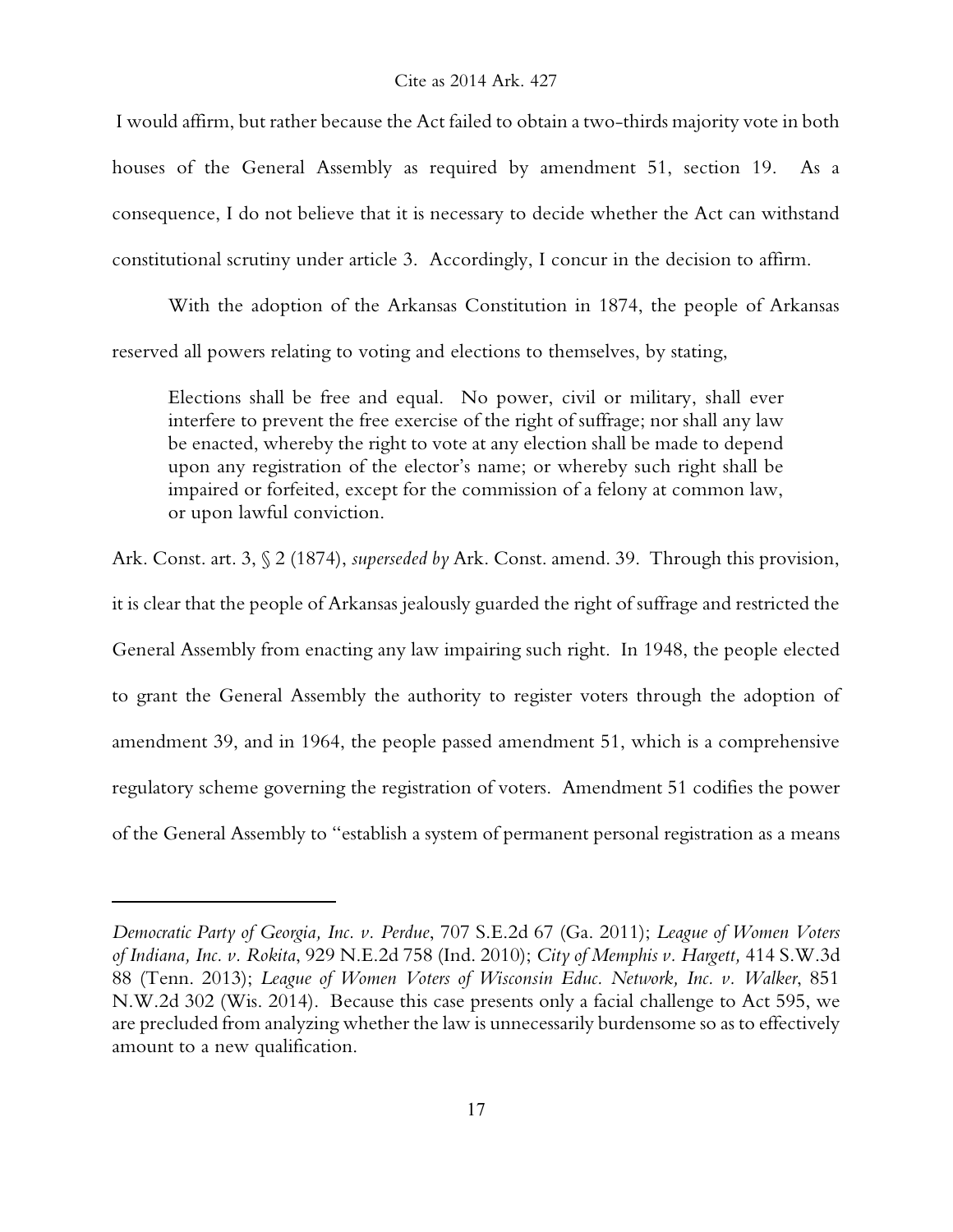of determining that all who cast ballots in general, special and primary elections in this State are legally qualified to vote in such election, in accordance with the Constitution of Arkansas and the Constitution of the United States." Ark. Const. amend. 51, § 1. Consequently, in my view, if the General Assembly possesses the power to enact Act 595 at all, that power necessarily emanates from amendment 51.

Section 6 of the amendment details the existing requirements for identification and registration of qualified voters and notably, does not require a photo identification. Instead, section 6 provides that an applicant is required to provide a driver's license, or the last four digits of a social security number, but if neither of those can be provided, the Secretary of State can assign a number to serve as a means of identifying the applicant for voter-registration purposes. Section 19 of the amendment provides that the General Assembly may amend the amendment if certain conditions are met, stating,

The General Assembly may, in the same manner as required for amendment of laws initiated by the people, amend Sections 5 through 15 of this amendment, so long as such amendments are germane to the amendment, and consistent with its policies and purposes.

Ark. Const. amend. 51, § 19. Amendment 7 to the Arkansas Constitution, codified at article 5, section 1, clarifies that laws initiated by the people may be amended through a two-thirds vote of both houses of the General Assembly. Thus, the General Assembly may modify the requirements for identifying qualified voters only through an amendment to amendment 51 that passes by a two-thirds vote.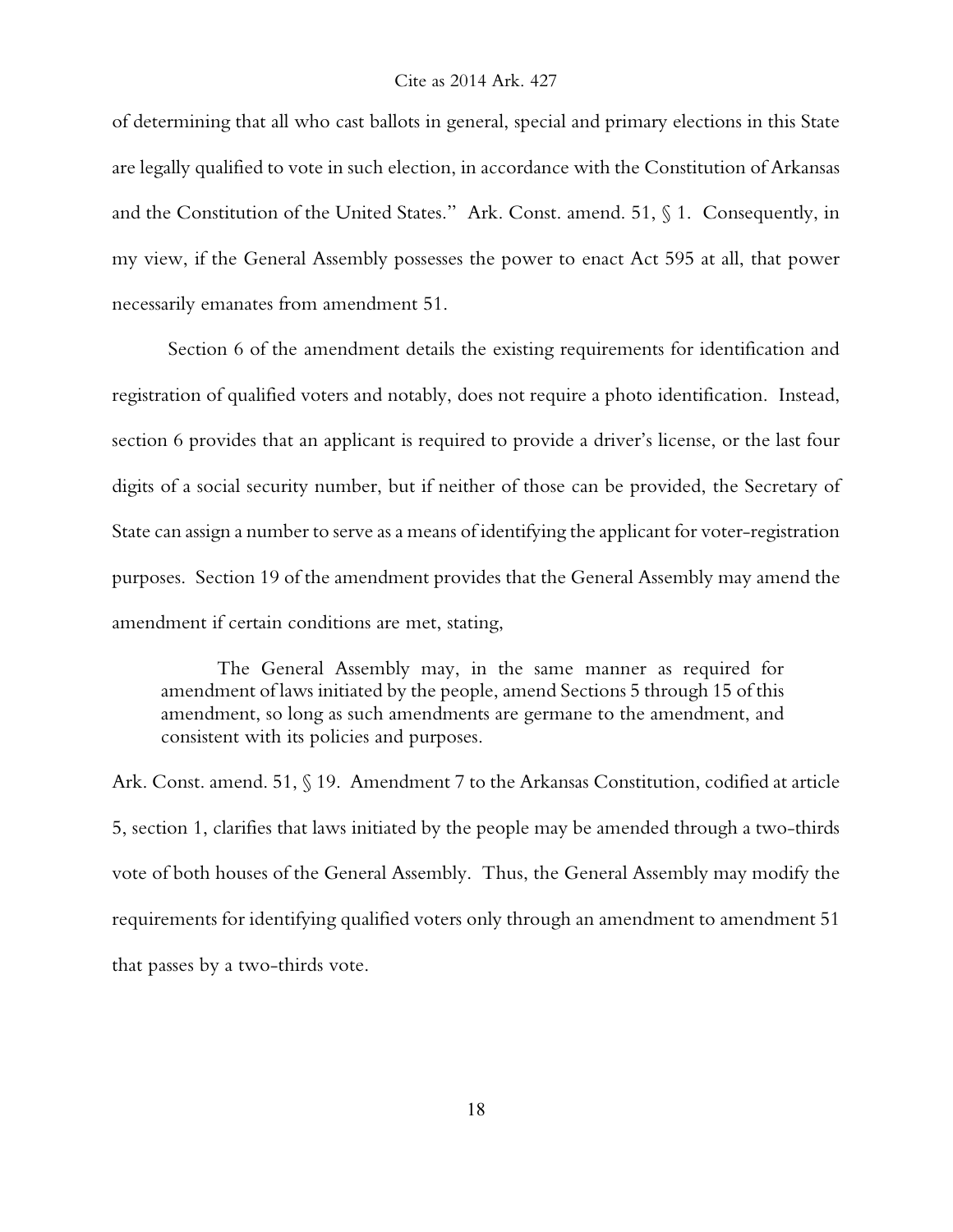At bottom, the issue in this case is whether the enactment of Act 595 is a valid and constitutionally authorized exercise of legislative authority under amendment 51, or whether the Act impermissibly adds a voter qualification in violation of article 3. In this case, however, we need not decide the constitutionality of Act 595 pursuant to article 3 because, even if it had been passed under the authority of amendment 51, it did not achieve the twothirds vote that is required in section 19. Ark. Const. amend. 51, § 19. Indeed, the appellant concedes that the General Assembly did not enact its voter-identification provision as an amendment to amendment 51 or follow the proper provisions therein. As a consequence, Act 595 is null and void for that reason alone, which requires this court to affirm the circuit court's decision striking down the Act.

Because the Act is invalid, we need not decide whether it would otherwise pass constitutional scrutiny. In fact, it is our duty to refrain from addressing constitutional issues where, as here, the case can be disposed of without determining constitutional questions. *Prock v. Bull Shoals Boat Landing*, 2014 Ark. 93, 431 S.W.3d 858; *Daniel v. Spivey*, 2012 Ark. 39, 386 S.W.3d 424; *Solis v. State*, 371 Ark. 590, 269 S.W.3d 352 (2007) (holding that, if the case can be resolved without reaching constitutional arguments, it is our duty to do so); *Haase v. Starnes*, 323 Ark. 263, 915 S.W.2d 675 (1996) (holding that constitutional issues are not decided unless it is necessary to the decision). Any opinion offered by this court would be purely advisory, and it is well settled that this court does not issue advisory opinions. *Goodloe v. Goodloe*, 2014 Ark. 300, \_\_\_ S.W.3d \_\_\_.